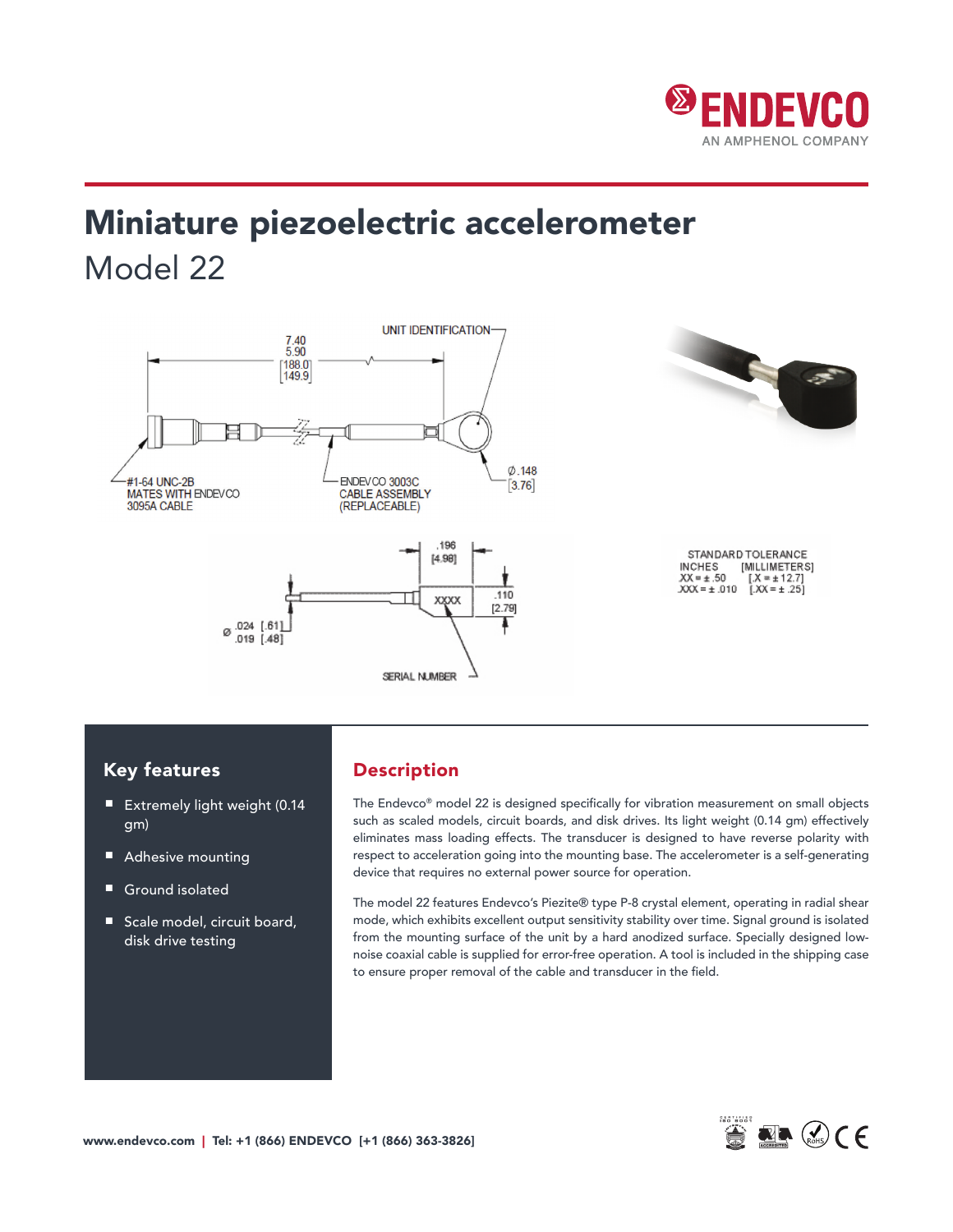# Miniature piezoelectric accelerometer | Model 22

The following performance specifications conform to ISA-RP-37.2 (1964) and are typical values, referenced at +75˚F (+24˚C), 4 mA and 100 Hz, unless otherwise noted. Calibration data, traceable to National Institute of Standards and Technology (NIST), is supplied

| <b>Specifications</b>                                                |                      |                                                              |
|----------------------------------------------------------------------|----------------------|--------------------------------------------------------------|
| <b>Dynamic characteristics</b>                                       | <b>Units</b>         |                                                              |
| Charge sensitivity                                                   |                      |                                                              |
| Typical                                                              | pC/g                 | 0.40                                                         |
| Minimum                                                              | pC/g                 | 0.30                                                         |
| Frequency response                                                   |                      | See typical amplitude response                               |
| Resonance frequency                                                  | kHz                  | 54                                                           |
| Amplitude response [1]                                               |                      |                                                              |
| ±5%                                                                  | Hz                   | 5 to 10 000                                                  |
| ±1 dB                                                                | Hz                   | 3 to 12 000                                                  |
| Temperature response                                                 |                      | See typical curve                                            |
| Transverse sensitivity                                               | %                    | $\leq 5$                                                     |
| Amplitude linearity                                                  | %                    |                                                              |
| To 500g                                                              |                      | 1<br>$\mathbf{1}$                                            |
| 500 g to 4000 g                                                      | % / 200g             |                                                              |
| <b>Electrical characteristics</b>                                    |                      |                                                              |
| Output polarity                                                      |                      | Acceleration directed into the base of the unit              |
|                                                                      |                      | produces negative output                                     |
| Resistance                                                           | $G\Omega$            | $\geq 10$                                                    |
| Resistance at 300°F                                                  | GΩ                   | $\geq$ 1                                                     |
| Isolation                                                            | $G\Omega$            | $\geq$ 1<br>290                                              |
| Capacitance<br>Including 6 inch model 3003C                          | pF                   |                                                              |
| Grounding                                                            |                      | Signal ground isolated from mounting surface                 |
| <b>Environmental characteristics</b>                                 |                      |                                                              |
|                                                                      |                      |                                                              |
| Temperature range                                                    |                      | -100°F to +300°F (-73°C to +149°C)                           |
| Humidity                                                             |                      | Epoxy sealed, non-hermetic                                   |
| Shock limit [2] [3]                                                  | g pk                 | 10 000                                                       |
| Base strain sensitivity                                              | equiv. g pk/µ strain | 0.008                                                        |
| Electromagnetic sensitivity                                          | equiv. g rms/gauss   | 0.0009                                                       |
| <b>Physical characteristics</b>                                      |                      |                                                              |
| Dimensions                                                           |                      |                                                              |
| Weight                                                               |                      | See outline drawing                                          |
| Unit only                                                            | qm (oz)              | 0.14(0.005)                                                  |
| Unit with cable                                                      | qm (oz)              | 0.4(0.014)                                                   |
| Case material                                                        |                      | Aluminum alloy, hard anodized                                |
| Cable description [4]                                                |                      | 0.019/.024 diameter PFA insulated coaxial cable, 0.003       |
| Mounting [5]                                                         |                      | diameter center conductor, Teflon PFA dielectric<br>Adhesive |
| <b>Calibration</b>                                                   |                      |                                                              |
|                                                                      |                      |                                                              |
| Supplied:                                                            | pC/g                 |                                                              |
| Charge sensitivity<br>Capacitance including 6 inch replaceable cable | pF                   |                                                              |
| Capacitance cable                                                    | pF                   |                                                              |
| Transverse sensitivity                                               | %                    |                                                              |
| Charge frequency response                                            | %                    | 20 Hz to 10 kHz                                              |
|                                                                      |                      |                                                              |